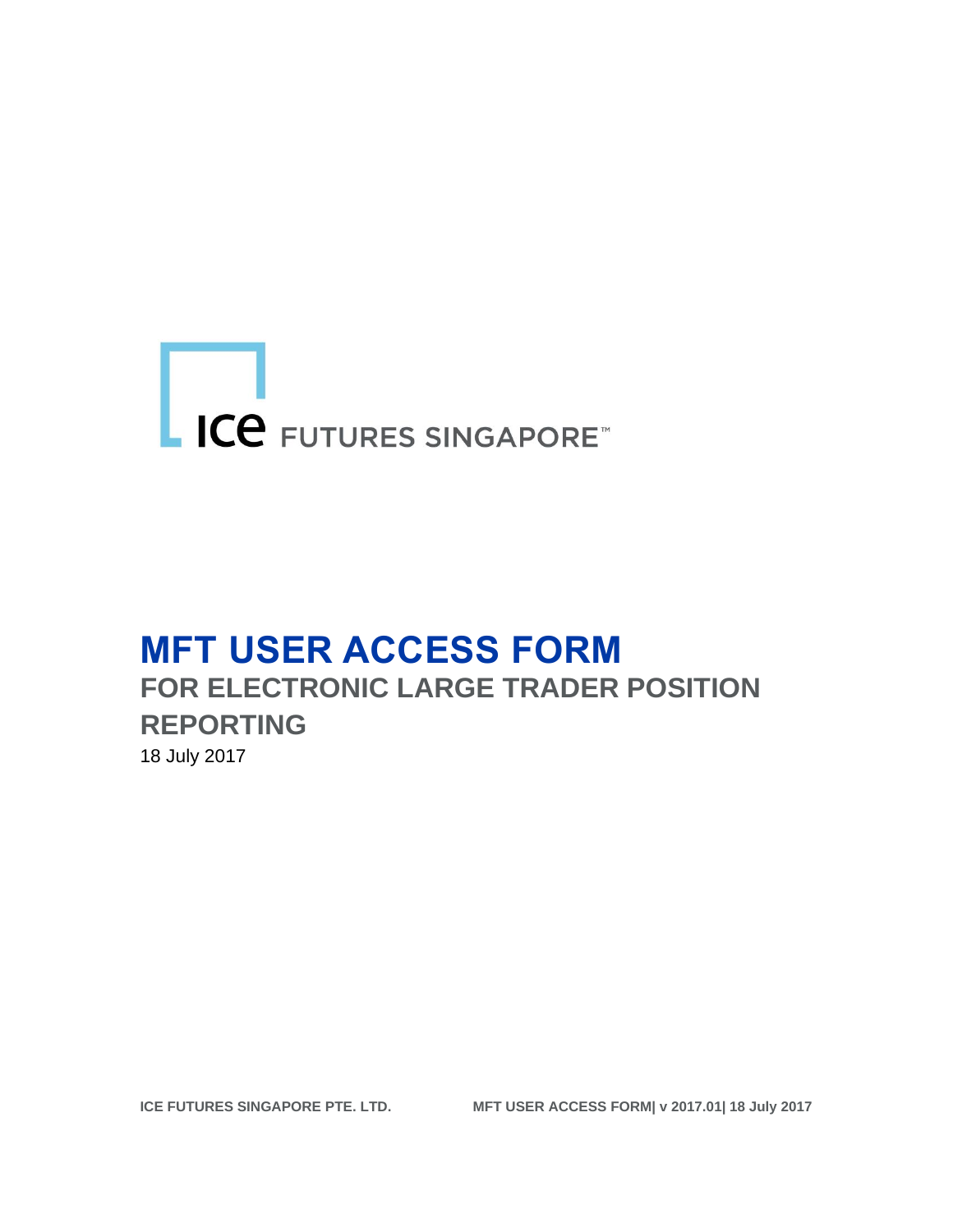LICE FUTURES SINGAPORE

### **MFT USER ACCESS FORM**

Exchange Rule J.2 requires each Member or Person that owns, controls, or carries for another Person an account with reportable positions in any Exchange contract to furnish a daily report by 10am to the Exchange. The report is to be furnished electronically through the Managed File Transfer or MFT service, in the Large Trader Reporting ("LGTR") template.

The MFT User Access Form is for the Member of Person to request for access to the MFT service. Please put up the request by completing the form below and return it to *[Compliance-](mailto:Compliance-Singapore@ice.com)[Singapore@ice.com](mailto:Compliance-Singapore@ice.com)*.

For details on MFT technical guide for position reporting, please refer to the "Guidance on the Threshold for Reportable Positions to be contained in the Electronic Large Trader File".

*[https://www.theice.com/publicdocs/futures/LGT\\_IFSG\\_Thresholds.pdf](https://www.theice.com/publicdocs/futures/LGT_IFSG_Thresholds.pdf)*